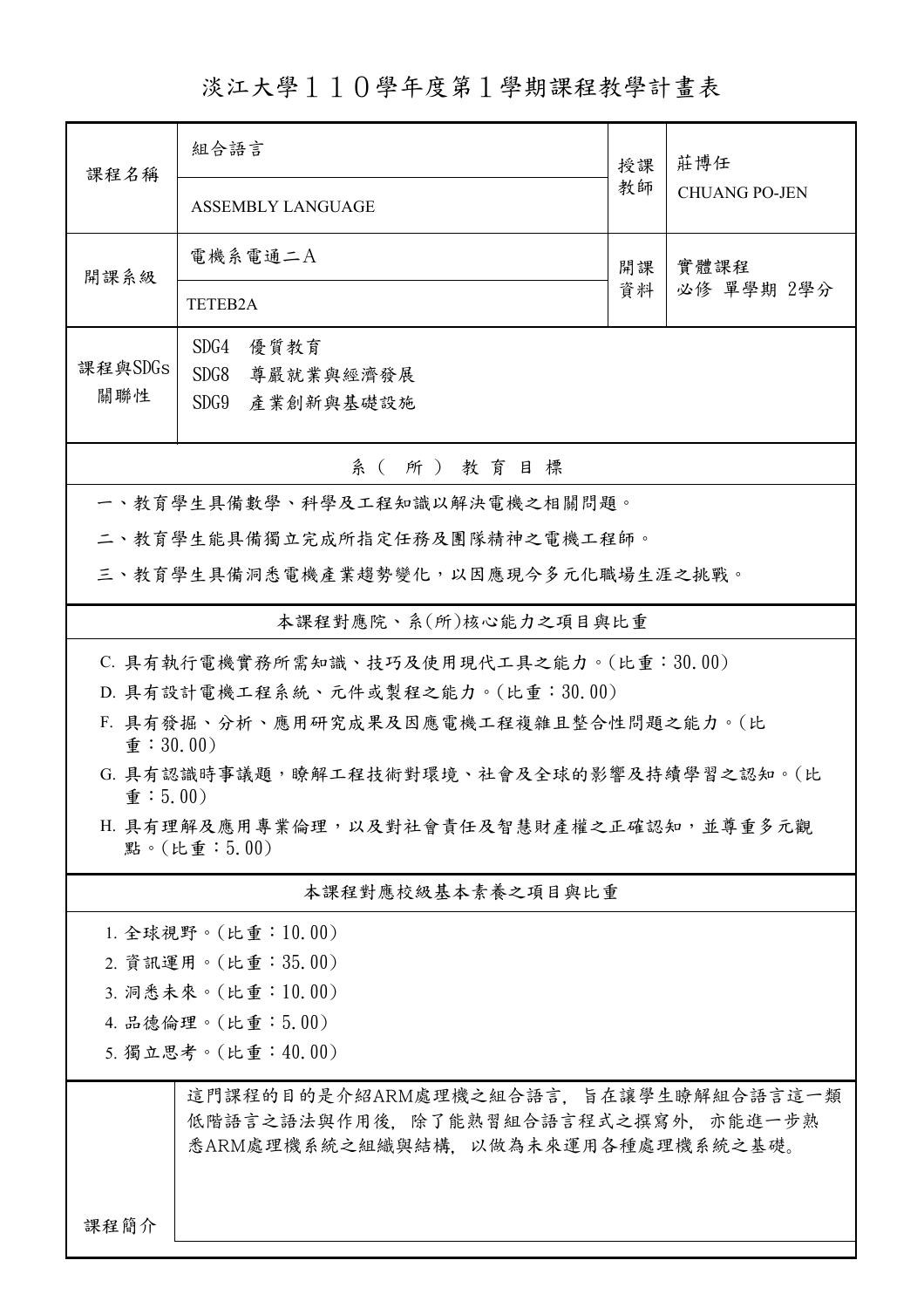This course covers the introduction of the Assembly Language for ARM processors. It can help students get familiar with the syntax and operations of the assembly language (the low-level language), gain the ability to write the assembly language programs for various purposes, and meanwhile attain a background study of the organization and architectures of ARM processor systems so as to lay a foundation for future utilization of various processor systems.

## 本課程教學目標與認知、情意、技能目標之對應

將課程教學目標分別對應「認知(Cognitive)」、「情意(Affective)」與「技能(Psychomotor)」 的各目標類型。

一、認知(Cognitive):著重在該科目的事實、概念、程序、後設認知等各類知識之學習。

二、情意(Affective):著重在該科目的興趣、倫理、態度、信念、價值觀等之學習。

三、技能(Psychomotor):著重在該科目的肢體動作或技術操作之學習。

| 序<br>號         | 教學目標(中文)                                                                                   |                          |            | 教學目標(英文)                                                                                                                                                                                  |       |
|----------------|--------------------------------------------------------------------------------------------|--------------------------|------------|-------------------------------------------------------------------------------------------------------------------------------------------------------------------------------------------|-------|
|                | 學生能夠熟悉ARM處理機之結構並<br>瞭解如何組譯、鏈結、及執行組合<br>語言程式                                                |                          |            | Students will get familiar with the ARM processor<br>architecture and understand how to assemble, link,<br>and run<br>assembly language programs.                                         |       |
| $\overline{2}$ | 學生能夠熟習各種撰寫組合語言程<br>式所需之assembler directives、定<br>址模式、指令、及各種組合語言程<br>式結構:迴圈、分支、副程式、及<br>巨集等 |                          |            | Students will learn well various assembler directives.<br>addressing modes, instructions, and such assembly<br>language program structures as loops, branches,<br>subroutines and macros. |       |
|                | 使學生能熟習依各種要求撰寫正確<br>有效之組合語言程式                                                               |                          |            | Lead students to get familiar with writing correct<br>and efficient assembly language programs.                                                                                           |       |
| $\overline{4}$ | 使學生能熟習組合語言與高階語言<br>之介面                                                                     |                          |            | Students will understand how to interface low-level<br>with high-level languages.                                                                                                         |       |
|                | 奠定學生未來瞭解其他處理機組合<br>語言程式撰寫及運用各種處理機系<br>統之基礎                                                 |                          |            | Help students lay a foundation for future<br>understanding of assembly language programs for<br>other processors and future utilization of various<br>processor systems.                  |       |
|                | 增進學生組合語言程式撰寫方面之<br>專業英文閱讀能力                                                                |                          |            | Help students improve their professional English<br>proficiency.                                                                                                                          |       |
|                | 教學目標之目標類型、核心能力、基本素養教學方法與評量方式                                                               |                          |            |                                                                                                                                                                                           |       |
| 序<br>號         | 目標類型                                                                                       | 院、系 $(\text{m})$<br>核心能力 | 校級<br>基本素養 | 教學方法                                                                                                                                                                                      | 評量方式  |
| 1              | 認知                                                                                         | <b>CDF</b>               | 25         | 講述                                                                                                                                                                                        | 測驗、作業 |
| 2              | 認知                                                                                         | <b>CDF</b>               | 25         | 講述                                                                                                                                                                                        | 測驗、作業 |
| 3              | 認知                                                                                         | <b>CDF</b>               | 25         | 講述                                                                                                                                                                                        | 測驗、作業 |
| 4              | 認知                                                                                         | <b>CDF</b>               | 25         | 講述                                                                                                                                                                                        | 測驗、作業 |
| 5              | 認知                                                                                         | <b>CDFH</b>              | 12345      | 講述                                                                                                                                                                                        | 測驗、作業 |
| 6              | 認知                                                                                         | <b>CDFG</b>              | 1235       | 講述                                                                                                                                                                                        | 測驗、作業 |
|                |                                                                                            |                          |            |                                                                                                                                                                                           |       |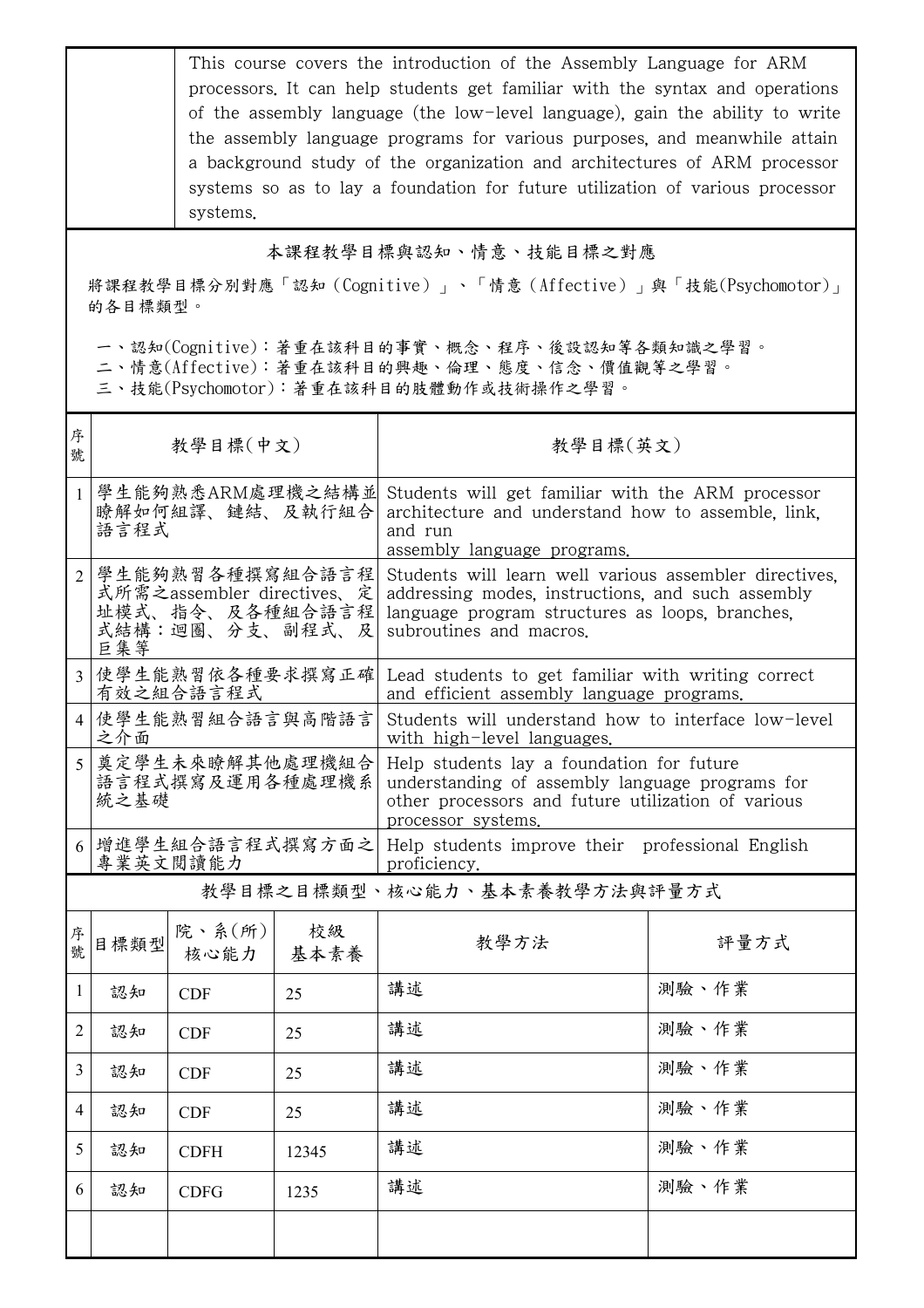| 授課進度表          |                            |                                                                                                                                                    |    |  |  |
|----------------|----------------------------|----------------------------------------------------------------------------------------------------------------------------------------------------|----|--|--|
| 週次             | 日期起訖                       | 内 容 (Subject/Topics)                                                                                                                               | 備註 |  |  |
|                | $110/09/22$ ~<br>110/09/28 | An Overview of Computing Systems                                                                                                                   |    |  |  |
| $\overline{2}$ | $110/09/29$ ~<br>110/10/05 | The Programmer's Model                                                                                                                             |    |  |  |
| 3              | $110/10/06$ ~<br>110/10/12 | Introduction to Instruction Sets: v4T and v7-M                                                                                                     |    |  |  |
| $\overline{4}$ | $110/10/13$ ~<br>110/10/19 | Assembler Rules and Directives                                                                                                                     |    |  |  |
| 5              | $110/10/20$ ~<br>110/10/26 | Assembler Rules and Directives                                                                                                                     |    |  |  |
| 6              | $110/10/27$ ~<br>110/11/02 | Loads, Stores, and Addressing                                                                                                                      |    |  |  |
| 7              | $110/11/03$ ~<br>110/11/09 | Loads, Stores, and Addressing                                                                                                                      |    |  |  |
| 8              | $110/11/10$ ~<br>110/11/16 | Constants and Literal Pools                                                                                                                        |    |  |  |
| $\mathbf Q$    | $110/11/17$ ~<br>110/11/23 | 期中考試週                                                                                                                                              |    |  |  |
| 10             | $110/11/24$ ~<br>110/11/30 | Integer Logic and Arithmetic                                                                                                                       |    |  |  |
| 11             | $110/12/01$ ~<br>110/12/07 | Integer Logic and Arithmetic                                                                                                                       |    |  |  |
| 12             | $110/12/08$ ~<br>110/12/14 | Integer Logic and Arithmetic                                                                                                                       |    |  |  |
| 13             | $110/12/15$ ~<br>110/12/21 | Branches and Loops                                                                                                                                 |    |  |  |
| 14             | $110/12/22$ ~<br>110/12/28 | Branches and Loops                                                                                                                                 |    |  |  |
| 15             | $110/12/29$ ~<br>111/01/04 | Subroutines and Stacks                                                                                                                             |    |  |  |
| 16             | $111/01/05$ ~<br>111/01/11 | Mixing C and Assembly                                                                                                                              |    |  |  |
| 17             | $111/01/12$ ~<br>111/01/18 | 期末考試週                                                                                                                                              |    |  |  |
| 18             | $111/01/19$ ~<br>111/01/25 | 彈性補充教學                                                                                                                                             |    |  |  |
| 修課應<br>注意事項    |                            |                                                                                                                                                    |    |  |  |
| 教學設備           |                            | 電腦、投影機                                                                                                                                             |    |  |  |
| 教科書與<br>教材     |                            | William Hohl and Christopher Hinds, ARM ASSEMBLY LANGUAGE:<br>Fundamentals and Techniques, 2nd Edition, CRC Press, Taylor & Francis<br>Group, 2015 |    |  |  |
| 參考文獻           |                            |                                                                                                                                                    |    |  |  |